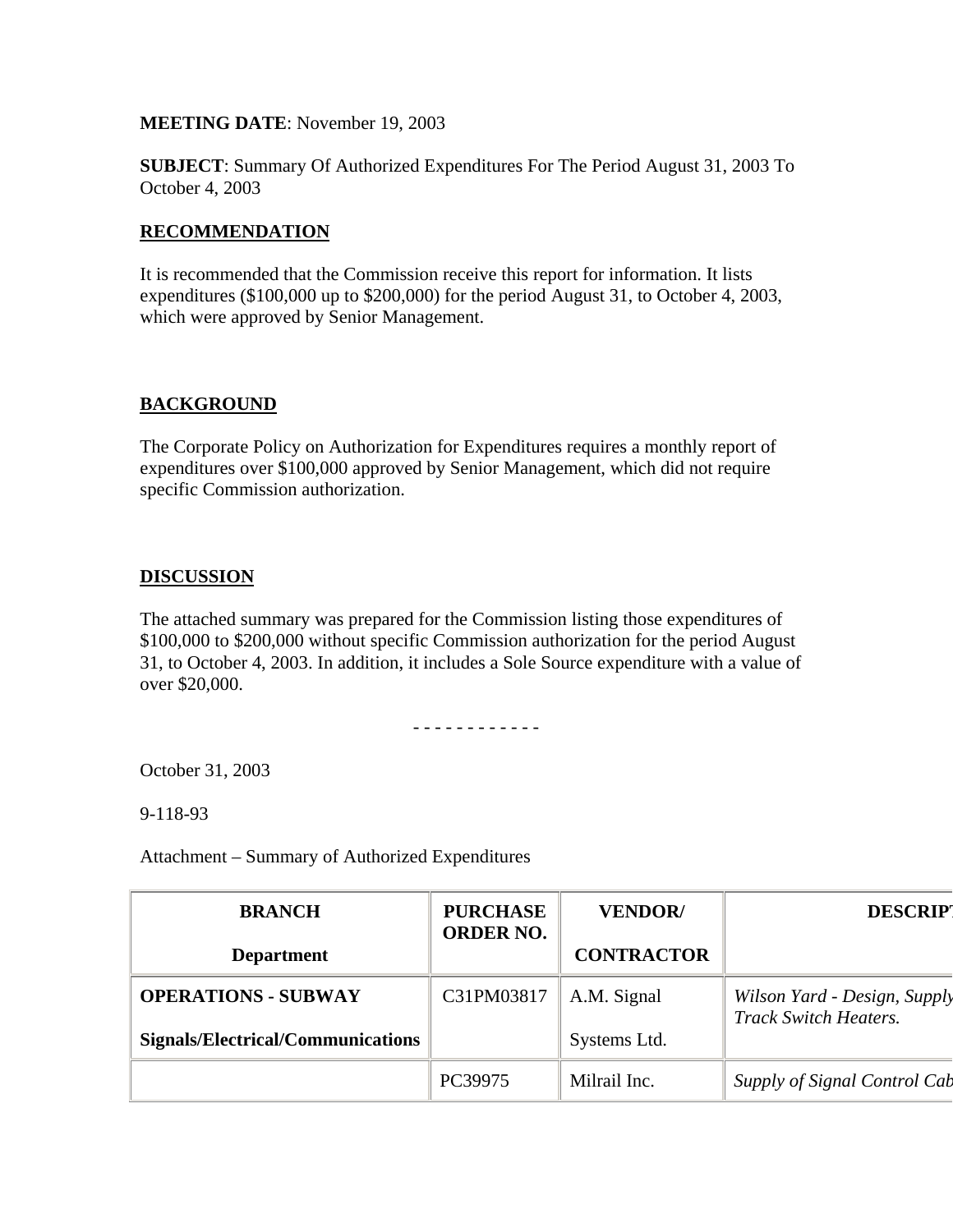|                                  |            |                                  | Cable to be installed in the $T$<br>System.                                                                                                                                                                                                                                                                                                                                                                                                              |
|----------------------------------|------------|----------------------------------|----------------------------------------------------------------------------------------------------------------------------------------------------------------------------------------------------------------------------------------------------------------------------------------------------------------------------------------------------------------------------------------------------------------------------------------------------------|
| <b>Plant Maintenance</b>         | PC39932    | Service/Stat<br>Maintenance Ltd. | Supply of Material and Labor<br>Preventative Maintenance Pr<br>underground storage tanks at<br>period of 3 years from Septen<br>31, 2006.                                                                                                                                                                                                                                                                                                                |
| <b>Rail Cars and Shops</b>       | PC39774    | Westcode<br>Incorporated         | Supply of parts for the HVAC<br>Car.                                                                                                                                                                                                                                                                                                                                                                                                                     |
| <b>SURFACE -</b>                 |            |                                  |                                                                                                                                                                                                                                                                                                                                                                                                                                                          |
| <b>Vehicle Engineering</b>       | C32PY03823 | Streit<br>Manufacturing Inc.     | Supply of Two Armoured Van                                                                                                                                                                                                                                                                                                                                                                                                                               |
|                                  |            | Harper Detroit                   | <b>CNG Bus Retrofit</b>                                                                                                                                                                                                                                                                                                                                                                                                                                  |
|                                  | C32PY03853 | Diesel Ltd.                      | <b>Sole Source - Operations sta</b><br>possess the expertise to under<br>Harper Detroit Diesel Ltd. ho<br>for TTC in the recent past and<br>qualified company with the re<br>experience to satisfactorily po<br>scope of work will also includ<br>of materials, specifications an<br>converting a CNG bus to dies<br>either solicit competitive bids<br>in-house, if it is subsequently<br>with conversion of all of the<br>buses to a Cummins diesel en |
| <b>EXECUTIVE</b>                 |            |                                  |                                                                                                                                                                                                                                                                                                                                                                                                                                                          |
| <b>Materials and Procurement</b> | PP144487   | Knorr Brake Ltd.                 | Supply of 10,000 Brake Segm<br>Streetcar.                                                                                                                                                                                                                                                                                                                                                                                                                |
|                                  |            |                                  |                                                                                                                                                                                                                                                                                                                                                                                                                                                          |